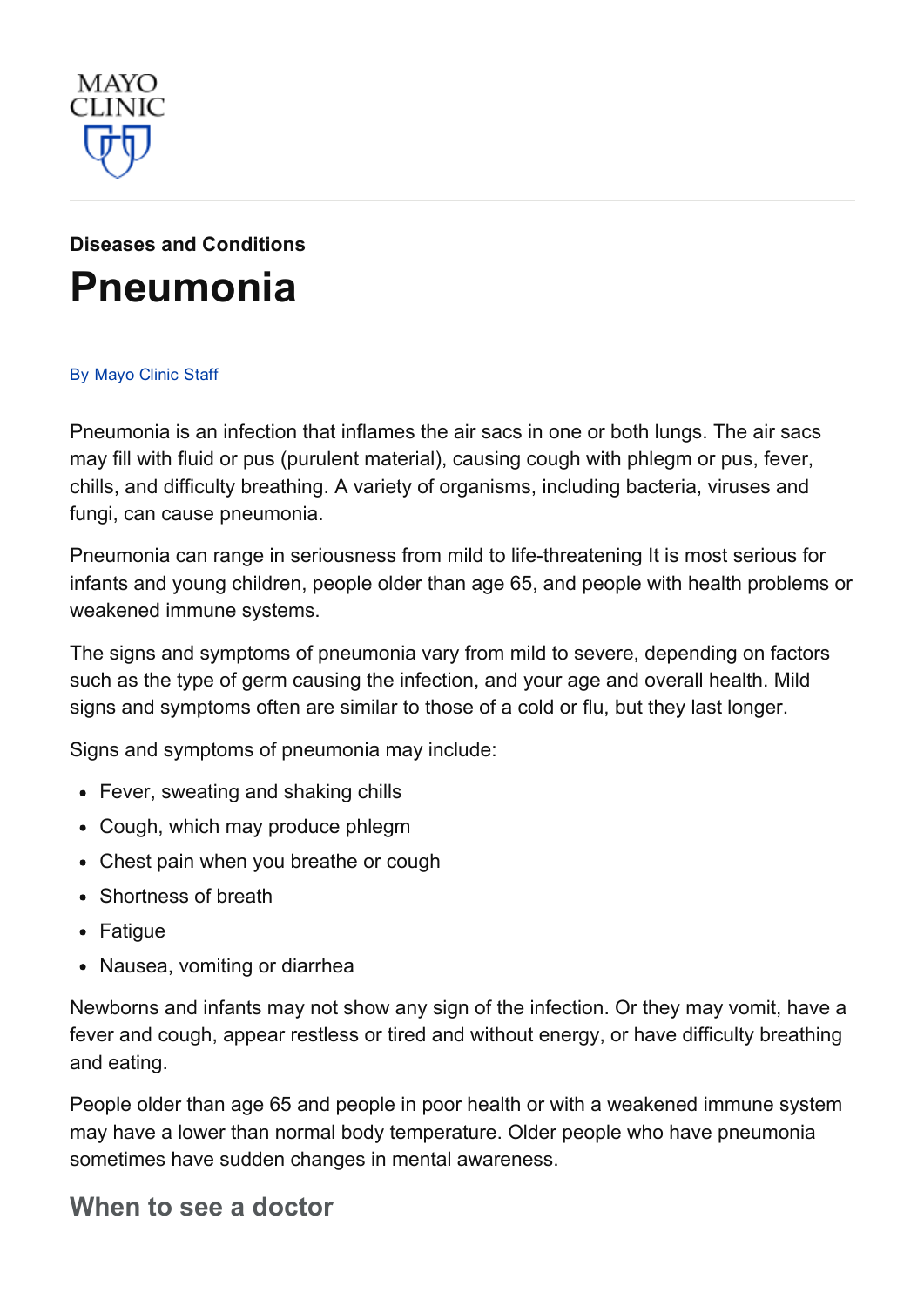See your doctor if you have difficulty breathing, chest pain, persistent fever of 102 F (39 C) or higher, or persistent cough, especially if you're coughing up pus.

It's especially important that people in these high-risk groups see a doctor:

- Children younger than age 2 with signs and symptoms
- Adults older than age 65
- People with an underlying health condition or weakened immune system
- People receiving chemotherapy or taking medication that suppresses the immune system

For some older adults and people with heart failure or chronic lung problems, pneumonia can quickly become a life-threatening condition.

Many germs can cause pneumonia. The most common are bacteria and viruses in the air we breathe. Your body usually prevents these germs from infecting your lungs. But sometimes these germs can overpower your immune system, even if your health is generally good.

Pneumonia is classified according to the types of germs that cause it and where you got the infection.

# **Community-acquired pneumonia**

Community-acquired pneumonia is the most common type of pneumonia. It occurs outside of hospitals or other health care facilities. It may be caused by:

- Bacteria. The most common cause of bacterial pneumonia in the U.S. is Streptococcus pneumoniae. This type of pneumonia can occur on its own or after you've had a cold or the flu. It may affect one part (lobe) of the lung, a condition called lobar pneumonia.
- Bacteria-like organisms. Mycoplasma pneumoniae also can cause pneumonia. It typically produces milder symptoms than do other types of pneumonia. Walking pneumonia, a term used to describe pneumonia that isn't severe enough to require bed rest, may be caused by M. pneumoniae.
- Viruses. Some of the viruses that cause colds and the flu can cause pneumonia. Viruses are the most common cause of pneumonia in children younger than 5 years. Viral pneumonia is usually mild. But in some cases it can become very serious.
- Fungi. This type of pneumonia is most common in people with chronic health problems or weakened immune systems, and in people who have inhaled large doses of the organisms. The fungi that cause it can be found in soil or bird droppings.

# Hospital-acquired pneumonia

Some people catch pneumonia during a hospital stay for another illness. This type of pneumonia can be serious because the bacteria causing it may be more resistant to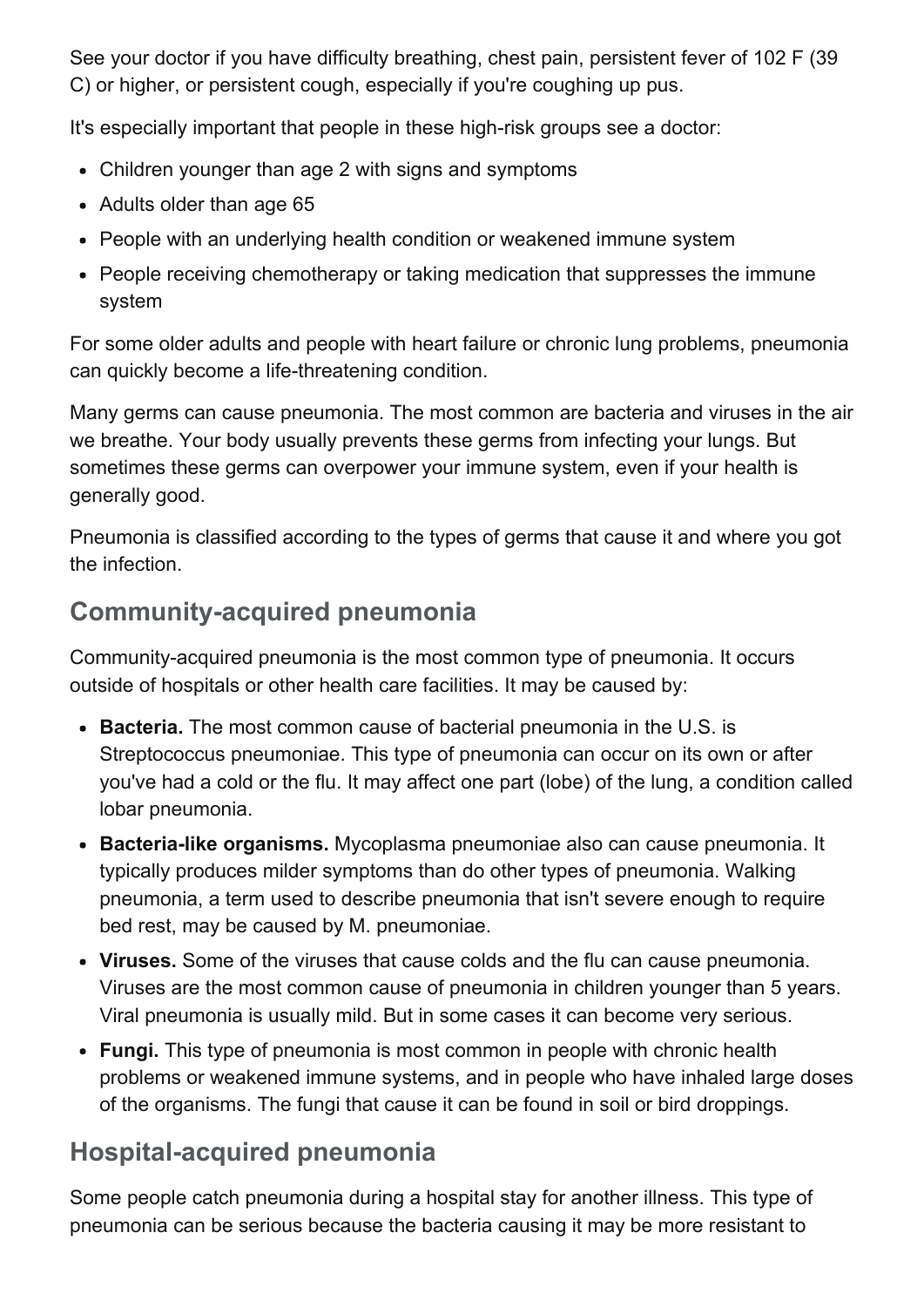antibiotics. People who are on breathing machines (ventilators), often used in intensive care units, are at higher risk of this type of pneumonia.

### Health care-acquired pneumonia

Health care-acquired pneumonia is a bacterial infection that occurs in people who are living in long-term care facilities or have been treated in outpatient clinics, including kidney dialysis centers. Like hospital-acquired pneumonia, health care-acquired pneumonia can be caused by bacteria that are more resistant to antibiotics.

# Aspiration pneumonia

Aspiration pneumonia occurs when you inhale food, drink, vomit or saliva into your lungs. Aspiration is more likely if something disturbs your normal gag reflex, such as a brain injury or swallowing problem, or excessive use of alcohol or drugs.

Pneumonia can affect anyone. But the two age groups at highest risk are:

- Children who are 2 years old or younger developing
- People who are age 65 or older

Other risk factors include:

- Chronic disease. You're more likely to get pneumonia if you have asthma, chronic obstructive pulmonary disease or heart disease.
- Weakened or suppressed immune system. People who have HIV/AIDS, who've had an organ transplant, or who receive chemotherapy or long-term steroids are at risk.
- Smoking. Smoking damages your body's natural defenses against the bacteria and viruses that cause pneumonia.
- Being hospitalized. You're at greater risk of pneumonia if you're in a hospital intensive care unit, especially if you're on a machine that helps you breathe (a ventilator).

Pneumonia can be treated successfully with medication. However, some people, especially those in high-risk groups, may experience complications, including:

- Bacteria in the bloodstream (bacteremia). Bacteria that enter the bloodstream from your lungs can spread the infection to other organs, potentially causing organ failure.
- Lung abscess. An abscess occurs if pus forms in a cavity in the lung. An abscess is usually treated with antibiotics. Sometimes, surgery or drainage with a long needle or tube placed into the abscess is needed to remove the pus.
- Fluid accumulation around your lungs (pleural effusion). Pneumonia may cause fluid to build up in the thin space between layers of tissue that line the lungs and chest cavity (pleura). If the fluid becomes infected, you may need to have it drained through a chest tube or removed with surgery.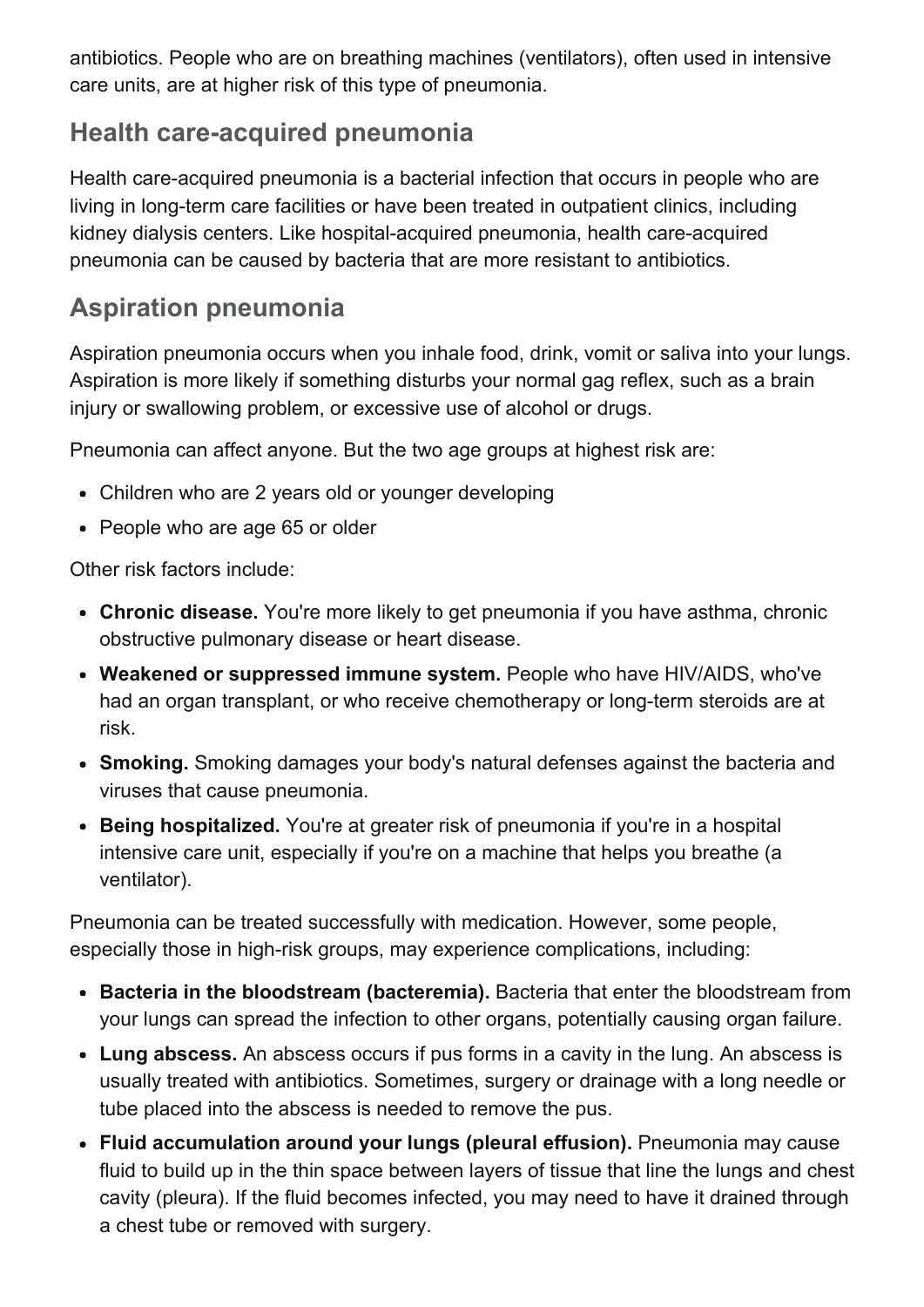• Difficulty breathing. If your pneumonia is severe or you have chronic underlying lung diseases, you may have trouble breathing in enough oxygen. You may need to be hospitalized and use a breathing machine (ventilator) while your lung heals.

You may start by seeing a primary care doctor, or you may be referred to a doctor who specializes in infectious diseases or in lung disease (pulmonologist).

Here's some information to help you get ready for your appointment and know what to expect.

# What you can do

- Keep a record of any symptoms, including your temperature.
- Write down key medical information, including recent hospitalizations and any medical conditions you have.
- Write down key personal information, including exposure to any chemicals or toxins, or any recent travel.
- Make a list of all medications, vitamins and supplements that you're taking, especially an antibiotic left over from a previous infection, as this can lead to a drug-resistant pneumonia.
- Bring a family member or friend along, if possible, to help you remember questions to ask and what your doctor said.
- Write down questions to ask the doctor.

Some basic questions to ask the doctor include:

- What is likely causing my symptoms?
- What kinds of tests do I need?
- What treatment do you recommend?
- Will I need to be hospitalized?
- I have other health conditions. How will my pneumonia affect them?
- Are there any restrictions that I need to follow?

Don't hesitate to ask other questions.

# What to expect from the doctor

Be ready to answer questions your doctor may ask:

- When did you first start having symptoms?
- Have you had pneumonia before? If so, in which lung?
- Have your symptoms been continuous or occasional? How severe are they?
- What, if anything, seems to improve or worsen your symptoms?
- Have you traveled or been exposed to chemicals or toxic substances?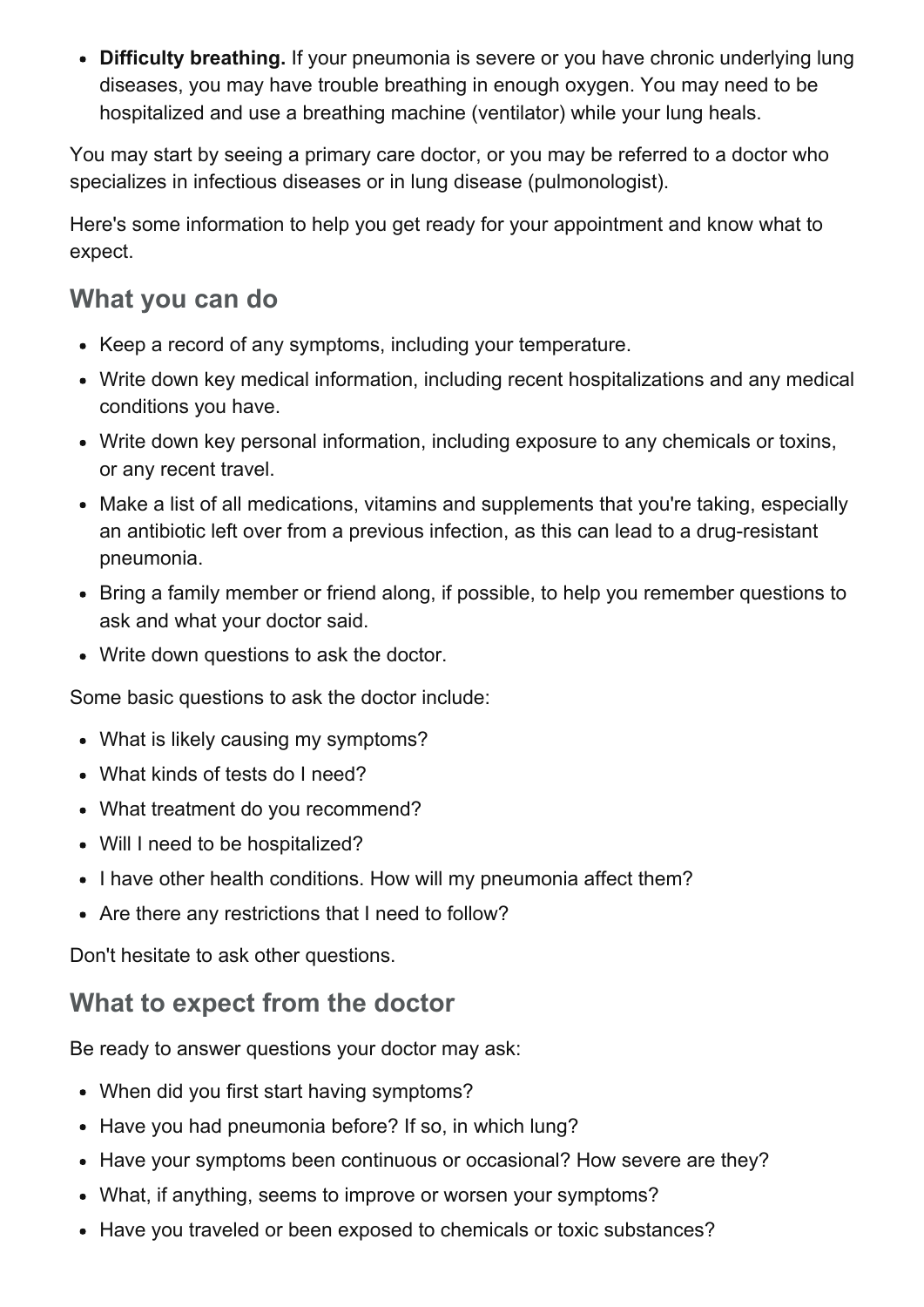- Have you been exposed to sick people at home, school or work?
- Do you smoke? Or have you ever smoked?
- How much alcohol do you consume in a week?
- Have you had flu or pneumonia vaccines?

#### What you can do in the meantime

To avoid making your condition worse:

- Don't smoke or be around smoke
- Drink plenty of fluids and get plenty of rest

Your doctor will start by asking about your medical history and doing a physical exam, including listening to your lungs with a stethoscope to check for abnormal bubbling or crackling sounds that indicate the presence of secretions.

If pneumonia is suspected, your doctor may recommend the following tests:

- Chest X-ray. This helps your doctor diagnose pneumonia and determine the extent and location of the infection. However, it can't tell your doctor what kind of germ is causing the pneumonia.
- Blood tests. Blood tests are used to confirm infection and to try to identify the type of organism causing the infection. However, precise identification isn't always possible.
- Pulse oximetry. This measures the oxygen level in your blood. Pneumonia can prevent your lungs from moving enough oxygen into your bloodstream.
- Sputum test. A sample of fluid from yourlungs (sputum) is taken after a deep cough and analyzed to help pinpoint the cause of the infection.

Your doctor might order additional tests if you're older than age 65, are in the hospital, or have serious symptoms or health conditions. These may include:

- Pleural fluid culture. A fluid sample is taken by putting a needle between your ribs from the pleural area and analyzed to help determine the type of infection.
- CT scan. If your pneumonia isn't clearing as quickly as expected, your doctor may recommend a chest CT scan to obtain a more detailed image of your lungs.

Treatment for pneumonia involves curing the infection and preventing complications. People who have community-acquired pneumonia usually can be treated at home with medication. Although most symptoms ease in a few days or weeks, the feeling of tiredness can persist for a month or more.

Specific treatments depend on the type and severity of your pneumonia, your age and your overall health. The options include:

Antibiotics. These medicines are used to treat bacterial pneumonia. It may take time to identify the type of bacteria causing your pneumonia and to choose the best antibiotic to treat it. If your symptoms don't improve, your doctor may recommend a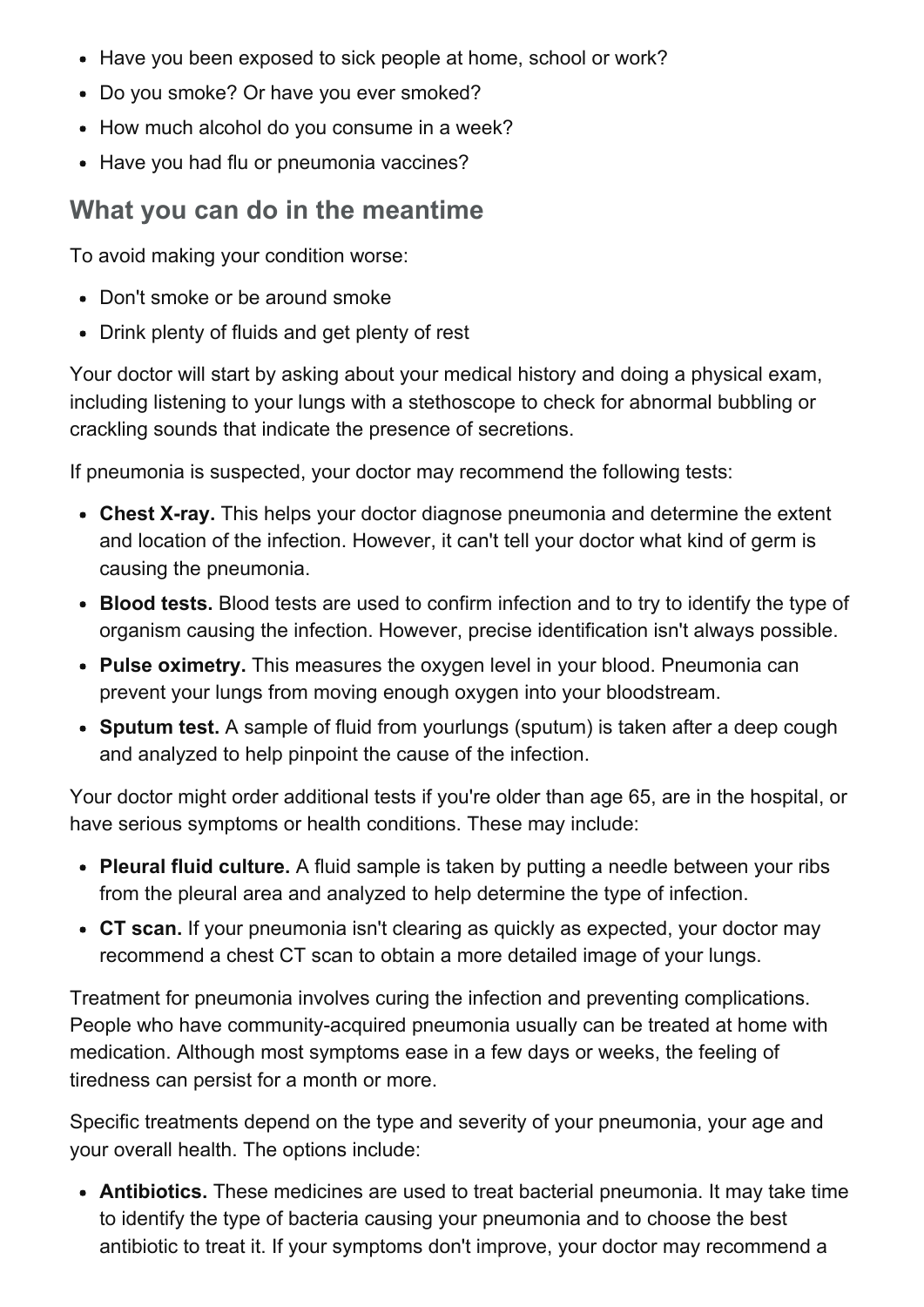different antibiotic.

- Fever reducers. These include drugs such as aspirin, ibuprofen (Advil, Motrin IB, others) and acetaminophen (Tylenol, others).
- Cough medicine. This medicine may be used to calm your cough so that you can rest. Because coughing helps loosen and move fluid from your lungs, it's a good idea not to eliminate your cough completely.

## Hospitalization

You may need to be hospitalized if:

- You are older than age 65
- You become confused about time, people or places
- Your nausea and vomiting prevent you from keeping down oral antibiotics
- Your blood pressure drops
- Your breathing is rapid
- You need breathing assistance
- Your temperature is below normal
- Your heart rate is below 50 or higher than 100

You may be admitted to the intensive care unit if you need to be placed on a breathing machine (ventilator) or if your symptoms are severe.

Children may be hospitalized if they:

- Are younger than age 2 months
- Are excessively sleepy
- Have trouble breathing
- Have low blood oxygen levels
- Appear dehydrated
- Have a lower than normal temperature

These tips can help you recover more quickly and decrease your risk of complications:

- Get plenty of rest. Don't go back to school or work until after your temperature returns to normal and you stop coughing up mucus. Even when you start to feel better, be careful not to overdo it. Because pneumonia can recur, it's better not to jump back into your routine until you are fully recovered. Ask your doctor if you're not sure.
- Stay hydrated. Drink plenty of fluids, especially water, to help loosen mucus in your lungs.
- Take your medicine as prescribed. Take the entire course of any medications your doctor prescribed for you. If you stop medication too soon, your lungs may continue to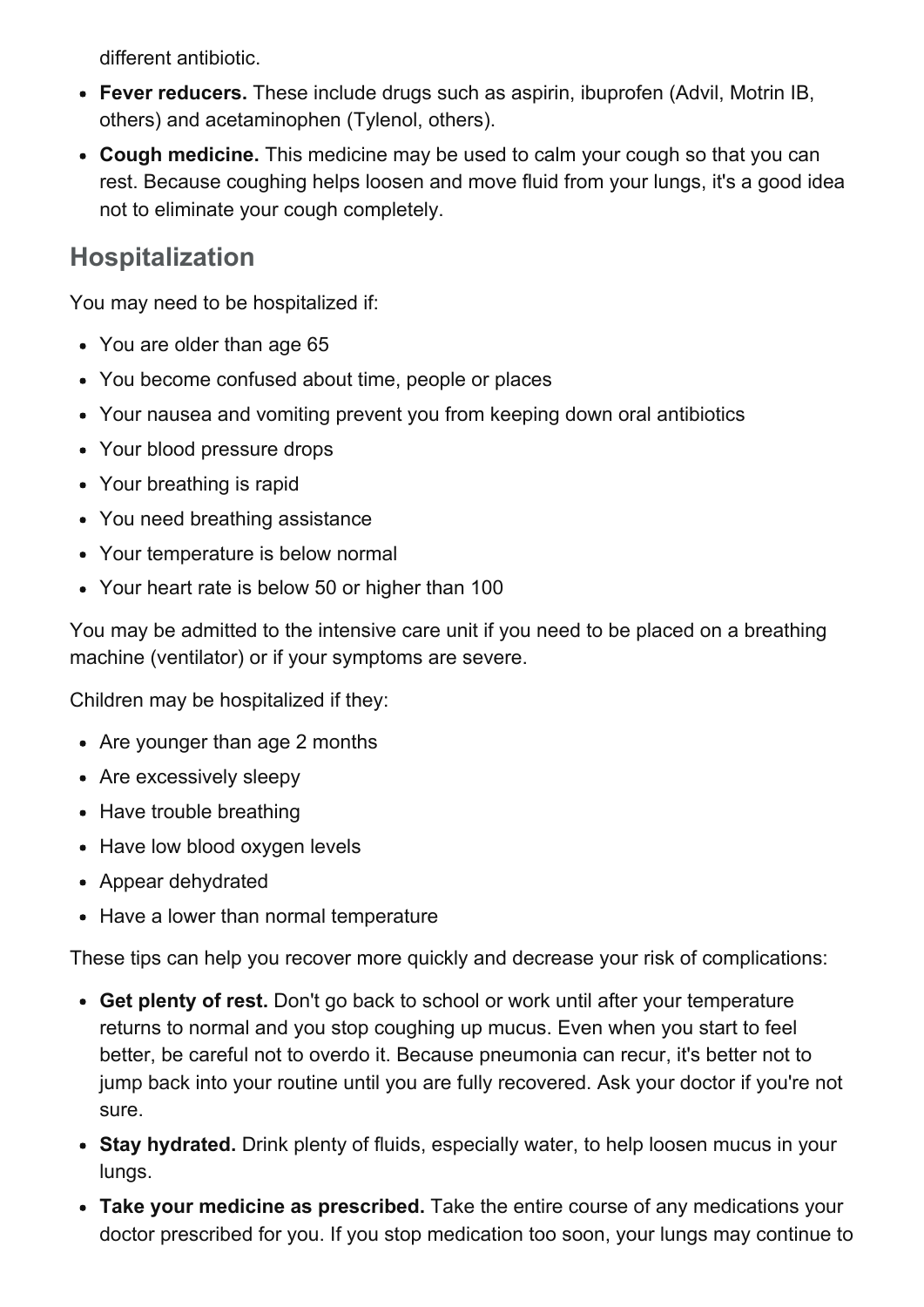harbor bacteria that can multiply and cause your pneumonia to recur.

To help prevent pneumonia:

- Get vaccinated. Vaccines are available to prevent some types of pneumonia and the flu. Talk with your doctor about getting these shots.
- Make sure children get vaccinated. Doctors recommend a different pneumonia vaccine for children younger than age 2 and for children ages 2 to 5 years who are at particular risk of pneumococcal disease. Children who attend a group child care center should also get the vaccine. Doctors also recommend flu shots for children older than 6 months.
- Practice good hygiene. To protect yourself against respiratory infections that sometimes lead to pneumonia, wash your hands regularly or use an alcohol-based hand sanitizer.
- Don't smoke. Smoking damages your lungs' natural defenses against respiratory infections.
- Keep your immune system strong. Get enough sleep, exercise regularly and eat a healthy diet.

### References

- 1. Pneumonia. National Heart, Lung, and Blood Institute. http://www.nhlbi.nih.gov/health/healthtopics/topics/pnu. Accessed Jan. 20, 2015.
- 2. AskMayoExpert. Community-acquired pneumonia. Rochester, Minn.: Mayo Foundation for Medical Education and Research; 2015.
- 3. Longo DL, et al. Harrison's Principles of Internal Medicine. 18th ed. New York, N.Y.: McGrawHill; 2012. http://accessmedicine.mhmedical.com/book.aspx?bookid=331. Accessed Jan. 21, 2015.
- 4. Schauner S, et al. Community-acquired pneumonia in children: A look at the IDSA guidelines. Journal of Family Practice. 2013;62:9.
- 5. Attridge RT, et al. Health care-associated pneumonia: An evidence-based review. American Journal of Medicine. 2011;124:689.
- 6. Hunter JD. Ventilator associated pneumonia. BMJ. 2012;344:e3325.
- 7. Dockrell DH, et al. Pneumococcal pneumonia: Mechanisms of infection and resolution. Chest. 2012;142:482.
- 8. Reynolds RH, et al. Pneumonia in the immunocompetent patient. The British Journal of Radiology. 2010;83:998.
- 9. Rosenow EC (expert opinion). Mayo Clinic, Rochester, Minn. Jan. 20, 2015.
- 10. Centers for Disease Control and Prevention. Adults: Protect yourself with pneumococcal vaccines. http://www.cdc.gov/features/adult-pneumococcal/. Accessed Jan. 20, 2015.
- 11. Marrie TJ, et al. Pneumococcal pneumonia in adults. http://www.uptodate.com/home. Accessed Jan. 20, 2015.